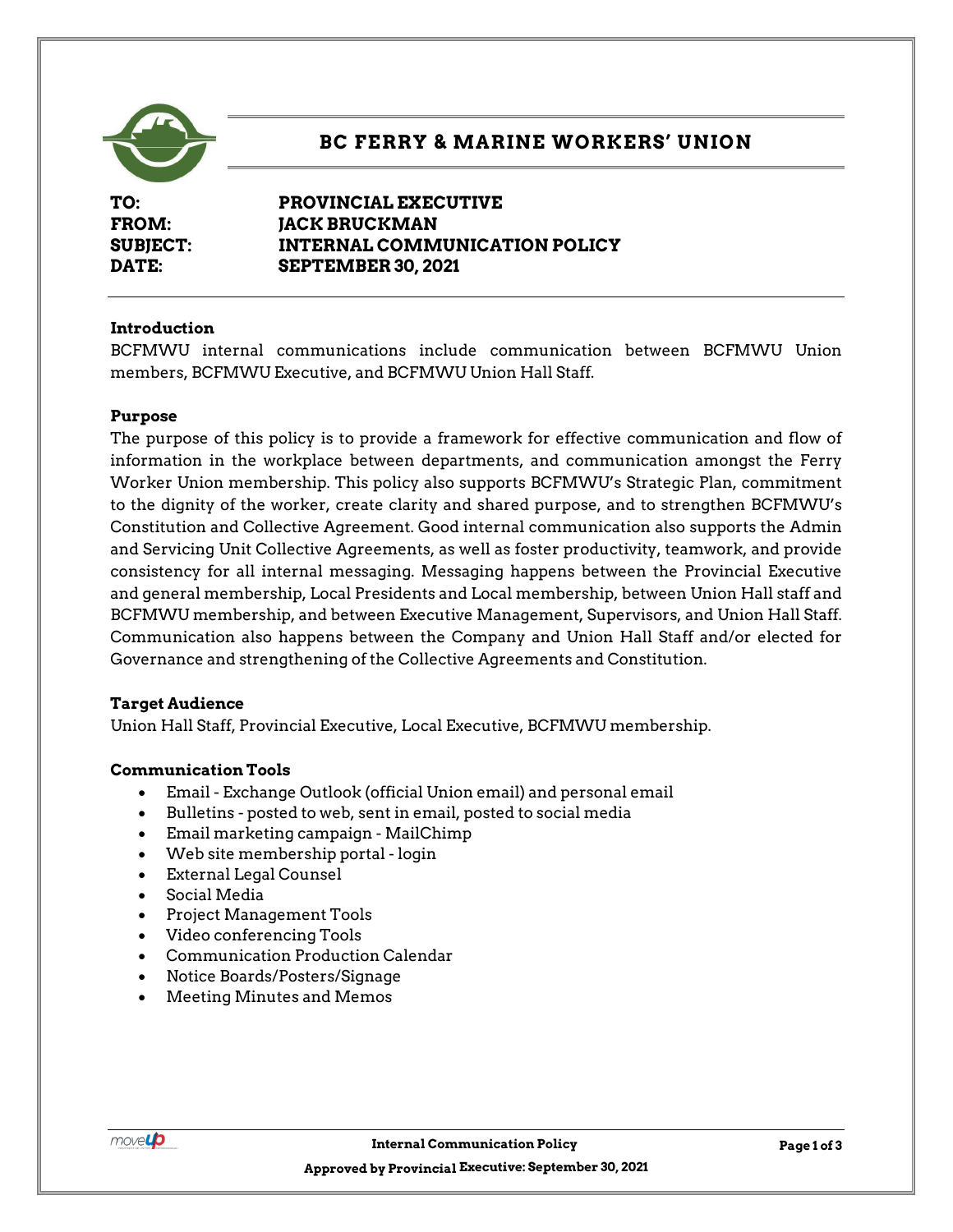## **Email Etiquette**

Union email is an official record of communication and best practices include:

- 1. Be professional, email is a formal communication format.
- 2. Be courteous include a salutation and sign off.
- 3. Be clear concise subject header, have a clear reason for the email.
- 4. Spelling and Grammar use the Spelling and grammar check in Outlook.
- 5. Reply All avoid using it unless absolutely necessary.
- 6. Signature Include a signature that has your name, title, and contact info.
- 7. Proofread Confirm correct recipient(s) and proofread text and tone.
- 8. CC sender for informational purposes only, don't expect a reply from a cc.
- 9. CC recipient(s) information only and a reply is not expected.
- 10. Punctuation avoid unnecessary or excessive punctuation and capitalizations.

**Union email** - all email addresses with @bcfmwu.com are managed by the Union IT Provider and is subject to Union Policies including Privacy Policy and I.T.D. Policy and the official email of the Union.

**Personal email** - If you use personal email addresses for official Union business then be prepared to not have your email answered, archived, or protected by the Union's Privacy Policy and commitment to PEPA and CASL.

**Social Media** - is covered by the Social Media Policy and is considered Internal Union Communication. The Union considers all messaging and media on the web site and on Facebook to be internal communications for legal purposes. Social media is monitored for questions and issues that are of interest to the BCFMWU elected Executive, and Company/Union relations. Staff at the Union Hall monitor official Union social media accounts.

#### **Phone Etiquette**

Be courteous, be professional, and be clear. Ask before putting someone on hold. When transferring calls, confirm the recipient is available unless connecting to voicemail but always confirm that the caller is being transferred to voicemail. Leave clear voicemails with contact info for responses.

#### **Union Membership Communication with Union Hall Staff**

The Union Hall can be reached by phone, fax, or email. The contact info is listed on the web site [here.](https://www.bcfmwu.com/contact/) The Union Hall servicing desk will transfer calls to an appropriate staff member or their voicemail.

For specific inquiries for the Union Hall, please use the following:

- [Bookoffs@bcfmwu.com](mailto:Bookoffs@bcfmwu.com) for all book off requests and scheduling
- [Nominations@bcfmwu.com](mailto:Nominations@bcfmwu.com) for all election related communication
- [ExecutiveReports@bcfmwu.com](mailto:ExecutiveReports@bcfmwu.com) PE and SOC related reports and agenda items
- [Education@bcfmwu.com](mailto:Education@bcfmwu.com) for all Shop Steward training waitlists

#### **Timelines**

All emails and phone calls to the Union Hall will be answered as soon as possible. Standard turn around response time is 24 to 48 hours or next business day Monday - Friday when possible. The Union Hall servicing desk general email is [mailroom@bcfmwu.com,](mailto:mailroom@bcfmwu.com) Monday - Friday 0830 to 1630.